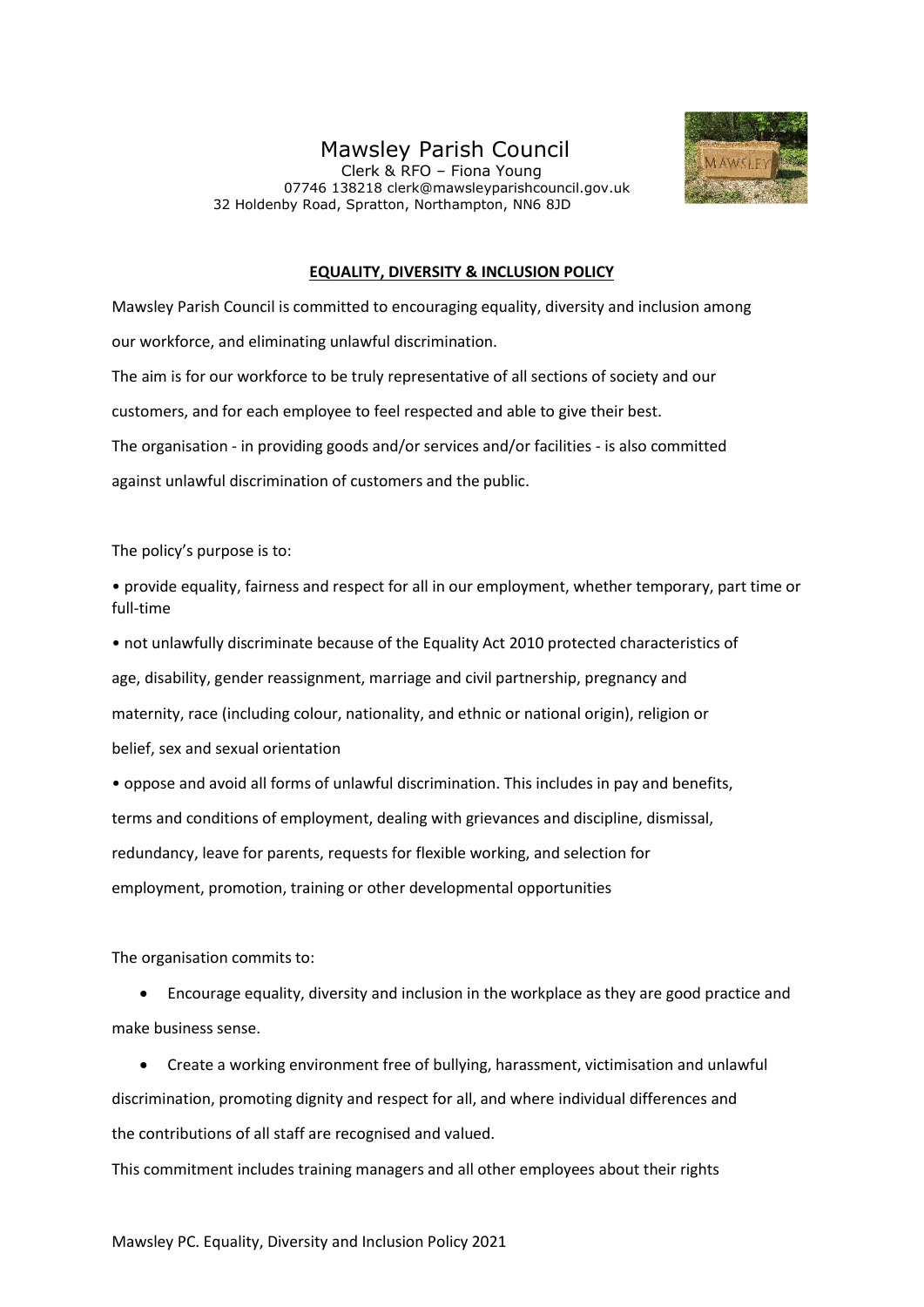and responsibilities under the equality, diversity and inclusion policy. Responsibilities include staff conducting themselves to help the organisation provide equal opportunities in employment, and prevent bullying, harassment, victimisation and unlawful discrimination.

• All staff should understand they, as well as their employer, can be held liable for acts of bullying, harassment, victimisation and unlawful discrimination, in the course of their employment, against fellow employees, customers, suppliers and the public.

• Take seriously complaints of bullying, harassment, victimisation and unlawful discrimination by fellow employees, customers, suppliers, visitors, the public and any others in the course of the organisation's work activities.

Such acts will be dealt with as misconduct under the organisation's grievance and/or disciplinary procedures, and appropriate action will be taken. Particularly serious complaints could amount to gross misconduct and lead to dismissal without notice. Further, sexual harassment may amount to both an employment rights matter and a criminal matter, such as in sexual assault allegations. In addition, harassment under the Protection from Harassment Act 1997 – which is not limited to circumstances where harassment relates to a protected characteristic – is a criminal offence.

• Make opportunities for training, development and progress available to all staff, who will be helped and encouraged to develop their full potential, so their talents and resources can be fully utilised to maximise the efficiency of the organisation.

• Decisions concerning staff being based on merit (apart from in any necessary and limited exemptions and exceptions allowed under the Equality Act).

• Review employment practices and procedures when necessary to ensure fairness, and also update them and the policy to take account of changes in the law.

• Monitor the make-up of the workforce regarding information such as age, sex, ethnic background, sexual orientation, religion or belief, and disability in encouraging equality, diversity and inclusion, and in meeting the aims and commitments set out in the equality, diversity and inclusion policy.

Monitoring will also include assessing how the equality, diversity and inclusion policy, and any supporting action plan, are working in practice, reviewing them annually, and considering and taking action to address any issues.